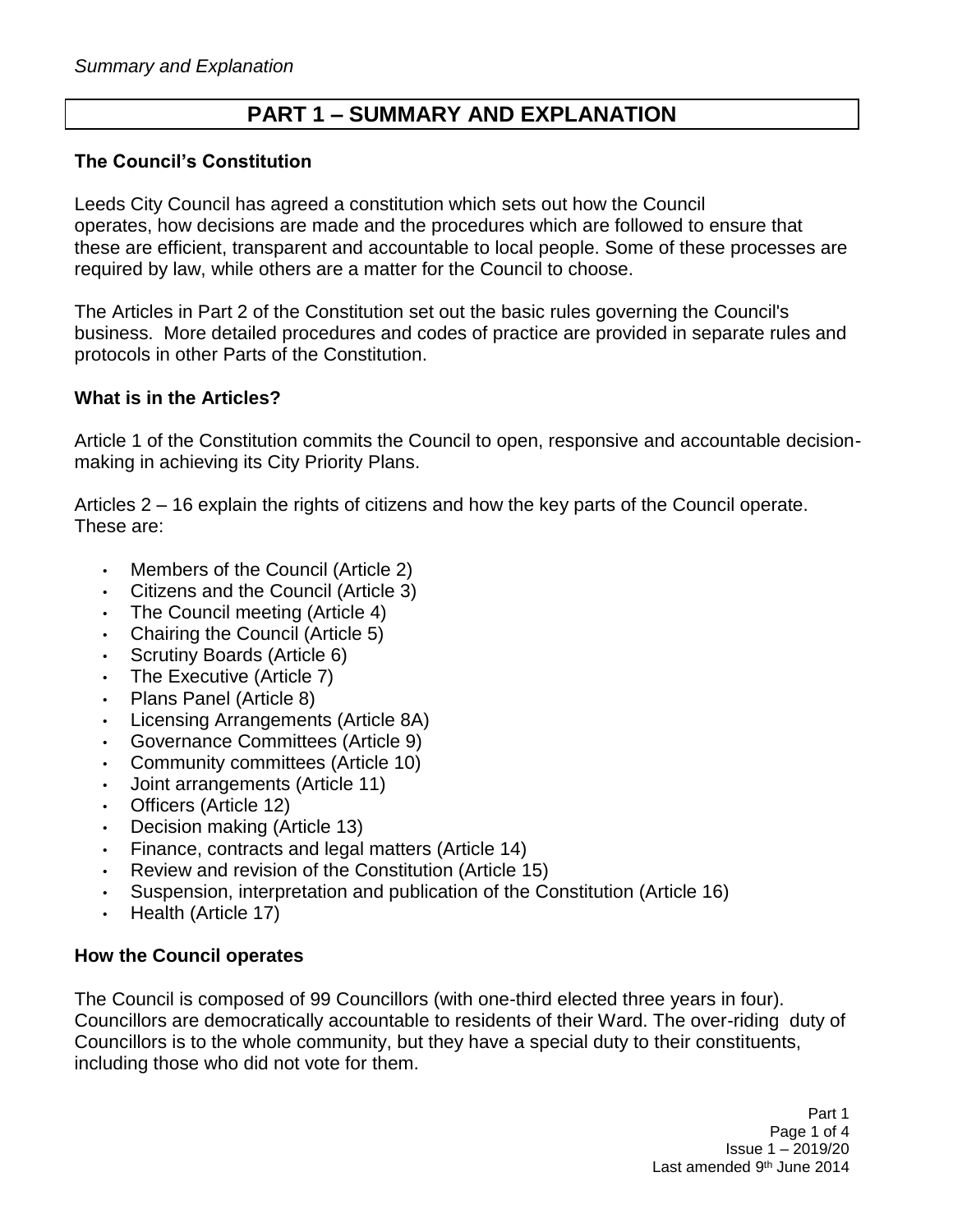### *Summary and Explanation*

Councillors have to follow a code of conduct to ensure high standards in the way they undertake their duties. The Standards and Conduct Committee promotes and maintains high standards of conduct.

All Councillors meet together as the Council. Meetings of the Council are normally open to the public. Here Councillors decide the Council's overall policies and set the budget each year and hold to account the Executive and committees.

### **HOW DECISIONS ARE MADE**

### **The Executive:**

The Executive is the part of the Council which is responsible for most day to day decisions. The Executive is made up of a Leader who chooses between 2 (two) and 9 (nine) Councillors, not including the Leader, to form the Cabinet to share the leadership of the authority. When Key Decisions are to be discussed or made, these are published in the Executive's List of Forthcoming Key Decisions in so far as they can be anticipated. If these Key Decisions are to be considered at a meeting, this will generally be open for the public to attend except where personal or confidential matters are being discussed. The Executive has to make decisions which are in line with the Council's overall policies and budget. If the Executive wishes to make a decision which is outside the Budget or Policy Framework, this must be referred to the Council as a whole to decide.

### **Community Committees:**

In order to give local citizens a greater say in Council affairs, Community Committees have been established on the basis of representing inner and outer wedges of the City. The Executive may make arrangements for the discharge of functions for which the Executive is responsible by Community Committees. The Executive will identify a number of functions that Community Committees may exercise decision making on. However the Executive remains ultimately responsible for these services and may remove or limit a Committee's powers. As with the Executive, in exercising their powers Community Committees must make decisions which are in line with the Council's overall policies and budget. The Committees involve all the Councillors from the Wards within each Committee area and meetings are held in public.

### **Overview and Scrutiny:**

Scrutiny Boards support the work of the Executive and the Council as a whole. They allow citizens to have a greater say in Council matters by holding public inquiries into matters of local concern. These lead to reports and recommendations which advise the Executive and the Council as a whole on its policies, budget and service delivery. Scrutiny Boards also monitor the decisions of the Executive. Scrutiny Boards can "Call-In" a decision which has been made by the Executive but not yet implemented. This enables them to consider whether the decision is appropriate. They may recommend that the Executive reconsider the decision. They may also be consulted by the Executive, the Council or the Health and Wellbeing Board on forthcoming decisions and the development of policy.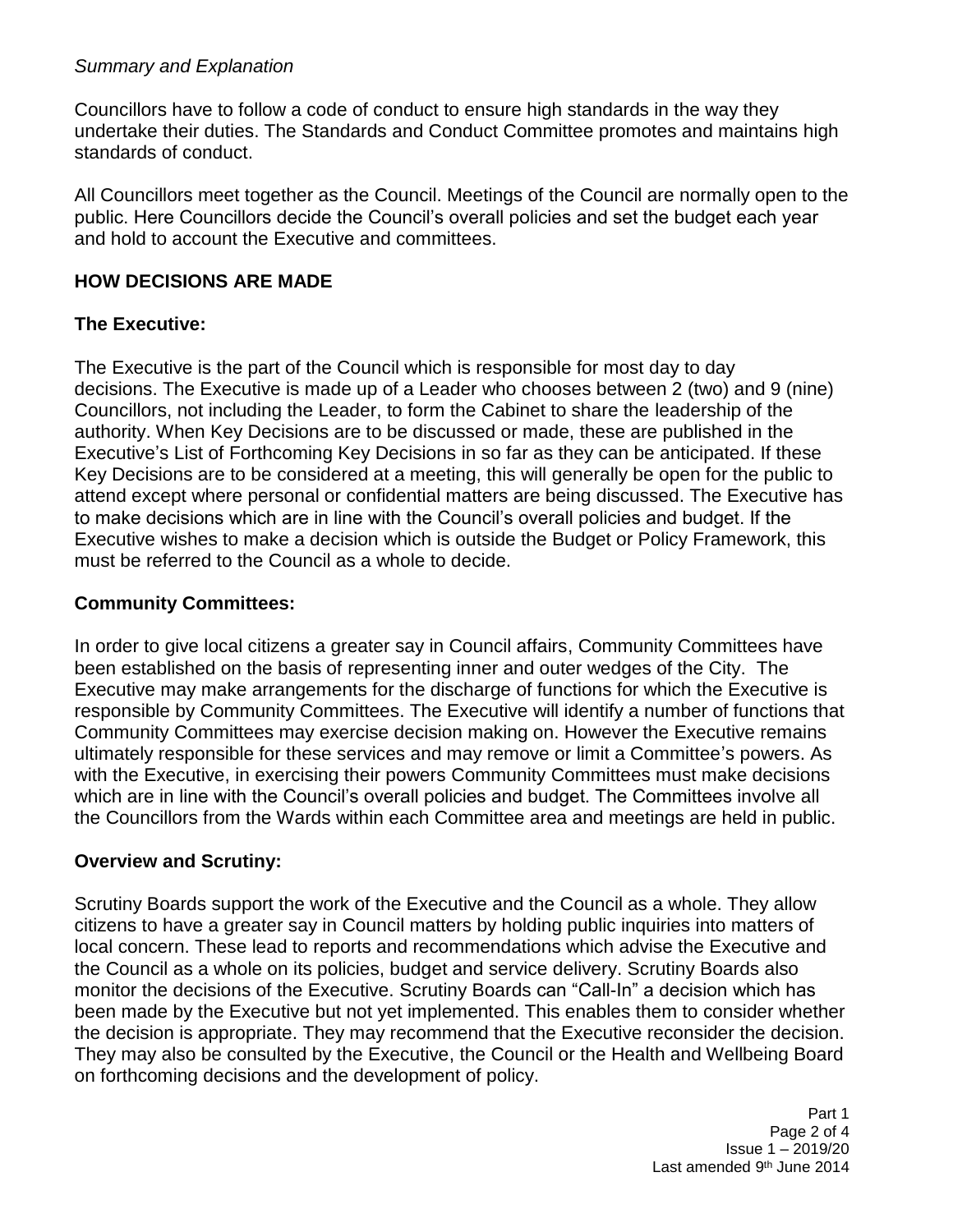### **The Health and Wellbeing Board**

This committee is appointed by full Council to carry out functions related to improving the health and wellbeing of the city's population. Some of its key functions are shared statutory duties with clinical commissioning groups. The Board may also carry out functions which are referred to it by the authority or the Executive.

### **The Council's staff:**

The Council has people working for it (called "officers") to give advice, implement decisions and manage the day to day delivery of its services, as well as taking decisions if responsibility has been delegated to them. Some officers have a specific duty to ensure that the Council acts within the law and uses its resources wisely. A protocol governs the relationships between officers and Members of the Council.

#### **Citizens' Rights:**

Citizens have a number of rights in their dealings with the Council. These are set out in more detail in Article 3. Some of these are legal rights, whilst others depend on the Council's own processes. The local Citizens' Advice Bureau and Law Centre can advise on individuals' legal rights.

Where members of the public use specific Council services, for example as a parent of a school pupil or as a Council tenant, they have additional rights. These are not covered in this Constitution.

Citizens have the right to:

- vote at local elections if they are registered;
- contact their local Councillor about any matters of concern to them;
- obtain a copy of the Constitution;
- attend meetings of the Council and its committees except where, for example, personal or confidential matters are being discussed;
- petition to request a referendum on a mayoral form of executive;
- submit deputations to full Council or to Community Committees;
- contribute to investigations by Scrutiny Boards where invited or by making representations;